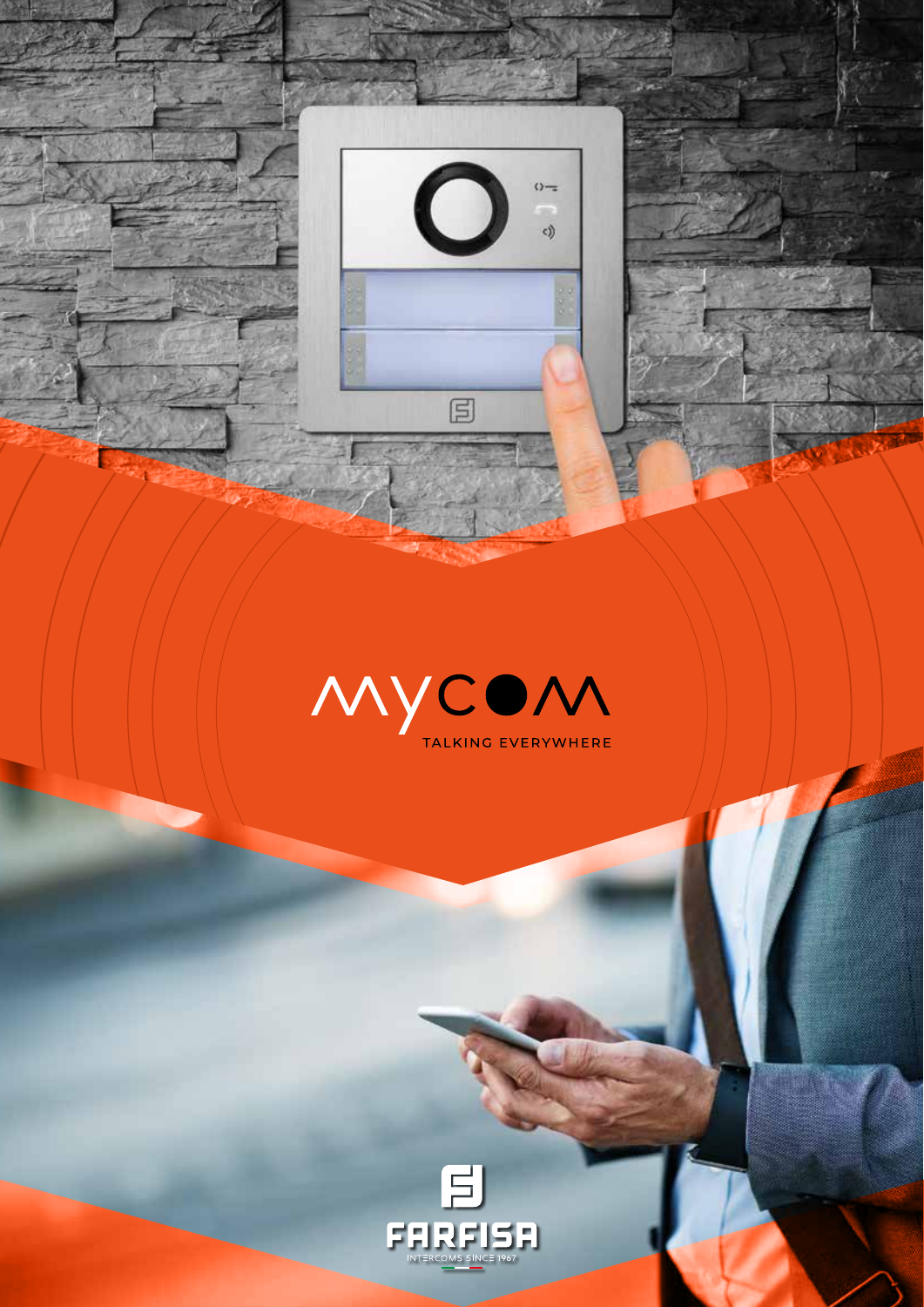

#### *MyCom is the brand Farfisa uses to identify his offer based on mobile technology. Today the range is composed by a new item integrating 3G technology on Alba aesthetics, the last range born by Farfisa.*

*The door panel and a power supply is everything we need to get a complete and reliable intercom installation, without cabling at all. The call has been made by the door panel with conventional button modules or digital keypad and has been sent to fixed or mobile telephones, which numbers have been previously programmed by the door panel itself. You can manage many entrances separately, for example door and gate. In this way you get an installation without distance limit between door panel and internal station and absolutely with no cabling or installation works.*

*MyCom allows the communication and access control with incredible simplicity in installation even in those situations where the making of a conventional one would be extremely expensive and hard.*



#### **TECHNICAL** FEATURES:

- → 3G technology
- → It can be connected to Alba bus
- → Max limit 200 users
- → SIM card necessary (Nano SIM)
- → Prepaid cards management
- → Power supply 13 Vac or 24 Vac/Vdc

- → Programing through web, app, USB and SMS
- → 2 output relays
- → 2 inputs
- → CLIP function "calling number recognition for door lock release" through call, app or SMS (all the users
- in memory are valid + 200 extra phone numbers)
- → Alarm management
- → Up to 3 numbers each user, fixed or mobile telephone

# **LIGHTING**<br>SIGNALS:

- → Conversation status
- → Relay activation
- → Recording to telephone network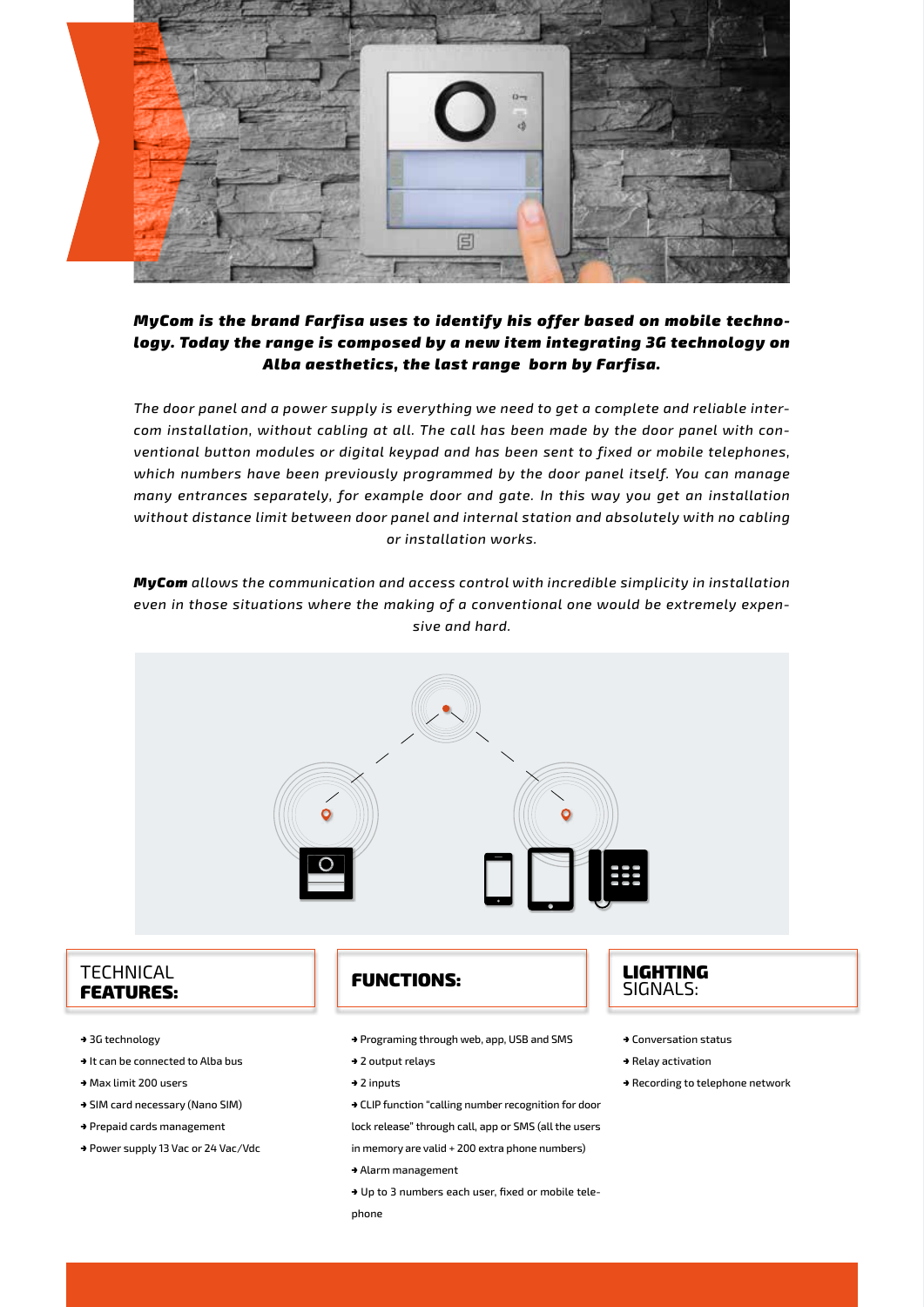



*AB3G*

#### AB3G

Audio module myCom 3G/GSM with electric door speaker integrated and ready up to 4 calls max. On Alba range. Dim: mm 99 x 91 x 9.

*CT2138AB*

#### CT2138AB

Additional buttons module ready for 8 call buttons max, for combination with AB3G module in 3G Alba systems. Auto programming allowed. Dim: mm 99 x 91 x 9.

## DD2140AB

3.5" graphic LCD display module. Electronic index is integrated that allows to scroll and select the single user. It can be combined with TD2100AB keypad. Dim: mm 99 x 91 x 9.

#### TD2100AB



Digital keypad module, backlit. It allows the internal call through the coding of the corresponding number and door opening through reserved code. Stand alone for access control or combined with other Alba modules and accessories. Dim: mm 99 x 91 x 9.



*AB20*

*AB21*

п

#### PRS210

15VA transformer. 127-230 V. 13 Vac. VDE certification. 3 DIN modules. Can be used to power some accessories.

#### AB20

Cover in aluminium for the call button. To be mounted AB3G or CT2138AB. Dim: mm 90 x 22.

#### AB21

Button for single call, programmable in order to be double call. To be mounted on AB3G module or CT2138AB additional module. Braille is embossed to make it recognizable to visually impaired users. Backlit with white led. Dim: mm 90 x 22.

#### AN01

GSM QUAD antenna to be used when signal is weak. It is provided with coax cable and connector; it is not provided with bracket.

#### AN02

Adaptor for AN01 external antenna for AB3G module in installations with myCom system.

*for furher information on MyCom range* →